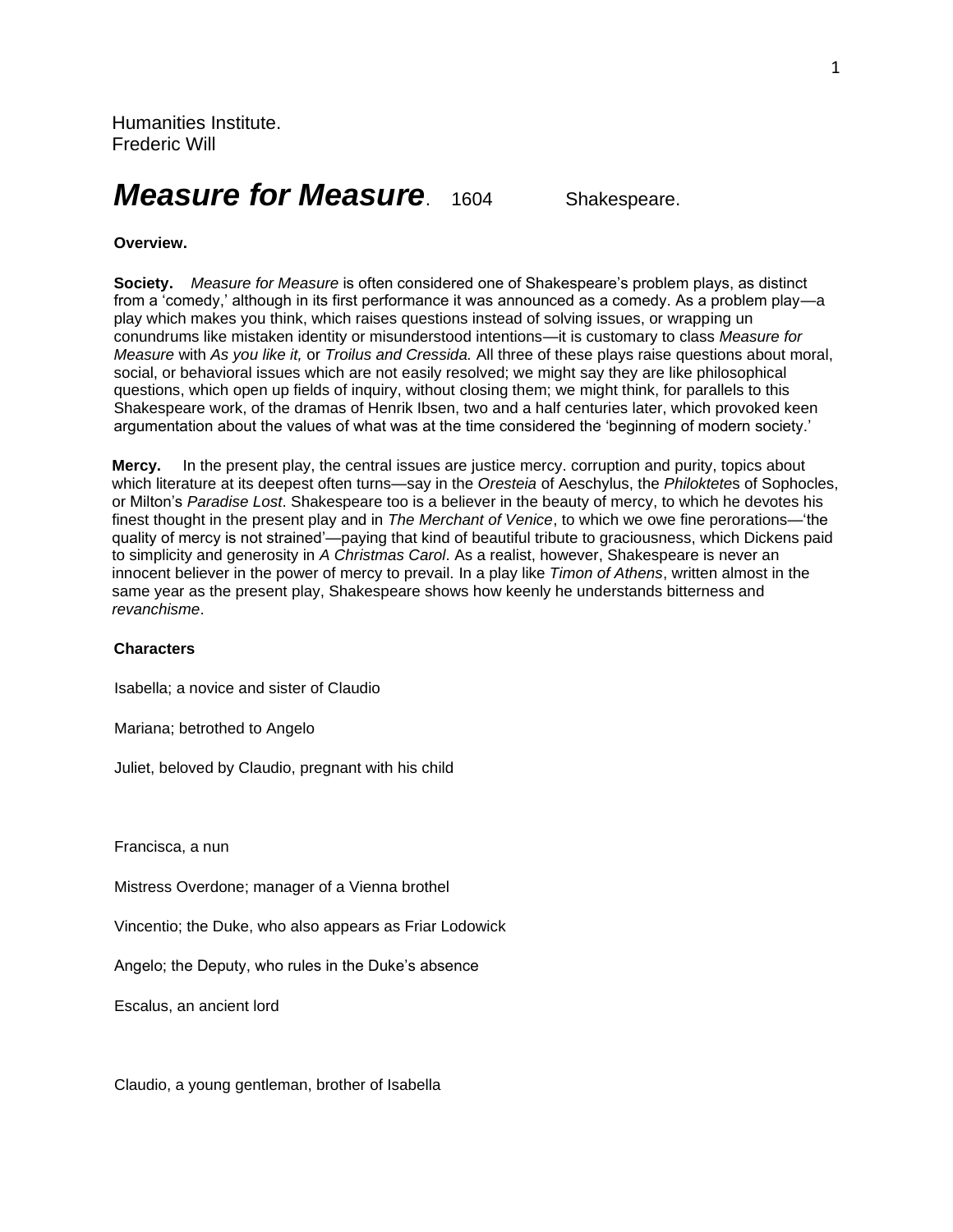Pompey Bum, a pimp who pulls in customers for Mistress

Overdone

Lucio; a foppish young nobleman

Two gentlemen, friends of Lucio

The Provost, who runs the prison

Thomas and Peter, two friars

Elbow, a constable

Froth, a foolish gentleman

Abhorson, an executioner

Barnardine, a dissolute prisoner

A justice; friend of Escalus

#### **Story**

**Disguise.** The play opens with a universal scenario: a Duke of Vienna, in this case, wants an occasion to check up on the behavior patterns of his subjects, and chooses a classic ploy. He announces that he is going abroad on diplomatic mission, he leaves the managing of his city to a functionary of exemplary reputation and the strictest respect for the law, and he disappears. What he does in fact is to enter the monastic life, disguise himself accordingly, and give himself free rein to wander in Vienna, on the streets and in the royal palace. He discovers that his confidence in his deputy, Angelo, is far from justified.

**Claudio**. At this point the scenario shifts to the streets of Vienna, where we meet Mistress Overdone, the proprietress of a well known city brothel, and, through her, learn the unfortunate case of Claudio, a young gentleman, who has run into deep trouble at the brothel. He has impregnated his brothel-girl, and although he is on the verge of marrying her, he has not yet done so, therefore putting himself in the position of a fornicator, a criminal role which Angelo, the new deputy, has declared punishable by death. From this point on the imprisonment, life danger, and relation of Claudio to Angelo becomes a core issue of the play, carrying with it, as the play advances, a sequence of moral issues, temptations to fraud, and interventions of mercy.

**Isabella.** Claudio's sister, Isabella, is just entering a nunnery when this calamitous development concerning her brother takes place. Her immediate reactlon is to do all she can to help him, and since Angelo is the deputy in charge of the Viennese legal system, she turns to him. His reputation is for strict probity and she expects a hearing, especially as her own religious position qualifies her for respect.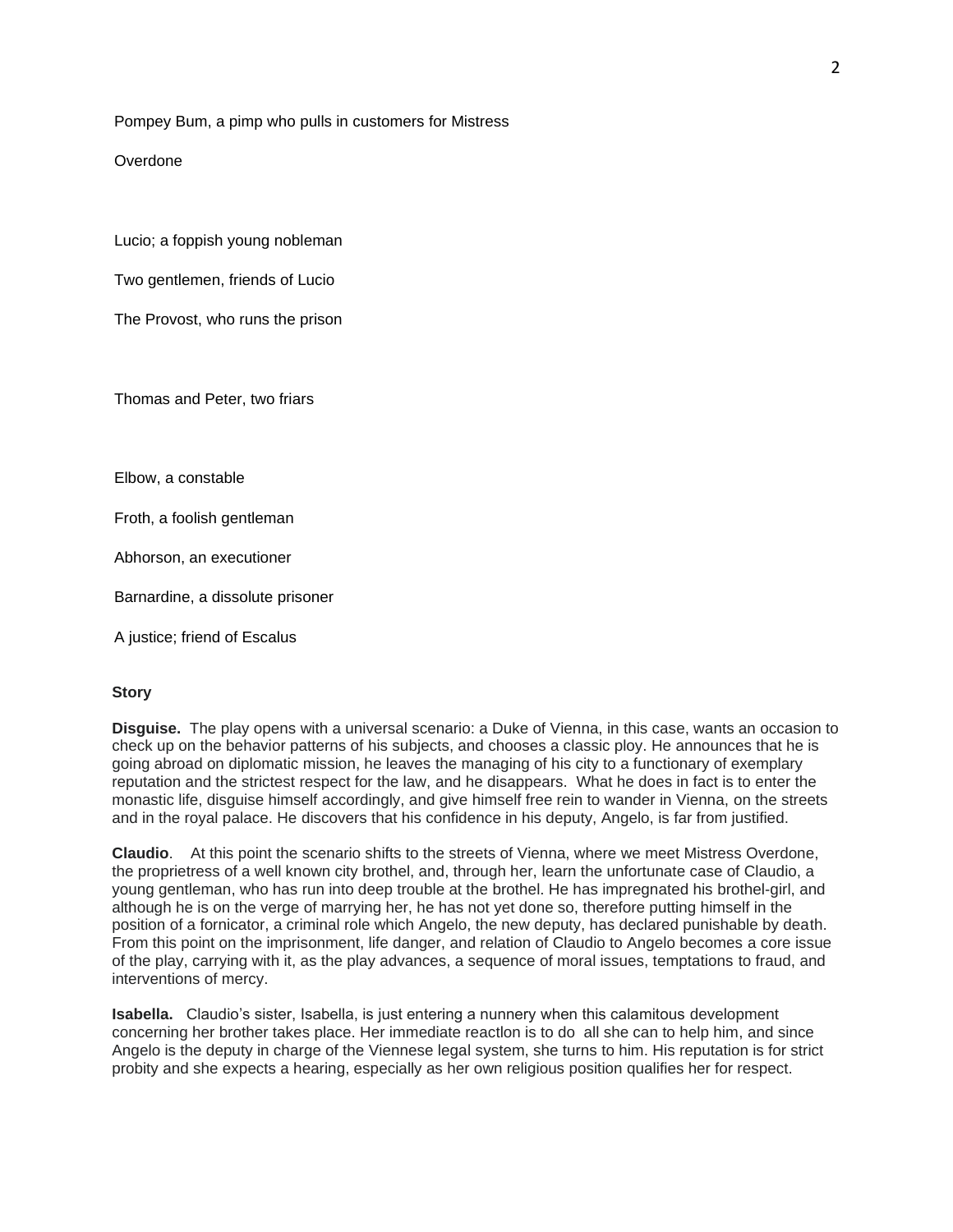**Angelo.** Angelo, however, startles Isabella by falling immediately in love with her, and expostulating over her beauty. Instead of winning an act of grace from the judge, Isabella gets a proposition: *sleep with me and Claudio will be freed*. When she falls back on the threat that she will expose him, he assures her that his reputation is faultless, and that no one would believe her rather than him. Her dilemma tightens around her; when she confers with her brother, about her daring moves on his behalf, he simply begs for his life, at first leaving the ball in her court.

**The Duke.** To simplify matters, we return here to the Duke, who has in fact not gone on mission, but who has remained in Vienna, as Friar Lodovick, and who has insinuated himself into the prison system, after a little negotiation with the prison deputy. The deputy, fully aware of the Duke's identity, permits 'Friar Lodovick' admittance to the discussion, between Claudio and Isabella, over the dilemma presented by Angelo's proposition. Then, to make more complex the strategy the Duke proposes, to save the present situation, we need to look further into the darkness of the conditions that Angelo has set, for the freeing of Claudio.

**Conditions.** Angelo has foremost demanded to sleep with Isabella. He has also, however, provided for covering his own ass, when it comes out that Claudio has been freed, not executed. The Duke arranges to cover both of those conditions. It appears that Angelo has been engaged to marry Mariana, though the consummation of the marriage has never taken place. With the Duke's planning, arrangements are put in place for a night time assignation in which Angelo is convinced that he has spent the night in the arms of Isabella, although in fact the sacred lover was his fiancee, Mariana. Strictly speaking, that night of love should have totally satisfied Angelo's condition for freeing Claudio. But Angelo has been doing some more thinking, and concludes that, even though Isabella has (ostensibly) fulfilled her part of the bargain, Angelo's own constituency will be unsatisfied unless he goes ahead with the execution of Claudio. You see the depths of Angelo's treachery, both to his own oath of office, and of Isabella!

**The head.** Angelo's second demand is for the head of the decapitated Claudio! There too the Duke proves up to the challenge, arranging behind scenes for the head of a recently decapitated prisoner to be sent directly to Angelo, as evidence for the execution of Claudio, Angelo's proof to his constituency that he had done his job. From Angelo's view point, now, the job has been done, the beautiful girl laid, and life can proceed. Except for the Duke, whose turn it is now. In other words, it is time for him to 'return from his mission,' now fully clad as leader, which he does to appropriate fanfare. And to a visit from Isabella, who lays before him her complaints about Angelo, little realizing that the Duke knows in advance all that she is talking about.

**Finale.** The Duke's response, to Isabella's complaints, forms the end of the tale, and gives the tale its somewhat inscrutable title. The implication of the title is that Angelo should now pay the penalty, execution, which he so remorselessly pressed against Claudio. Angelo himself, in fact, invites that resolution, and expects the worst for himself—once he has been exposed. He is aware of his total depravity. It is the role of the Duke, however, to be the mature voice of mercy. He takes from Angelo the dowry which was owed to Mariana for her upcoming wedding, gives it to Mariana, and urges her to find herself a better husband. To the general surprise, she begs that Angelo, who will be a good man in the future, be spared, and become her husband. Finally she prevails, against the judgement of all except the Duke, who has throughout the play been the one person who understands Angelo inside and out. For the Duke's understanding, Angelo has paid his measure of return, for the (never carried out) execution of Claudio; he has paid by having to look his corruption straight in the face, in public, and by marrying (and making a life with) the fiancee who has decided to stand up for him despite his perfidy.

#### **Themes**

**Corruption.** Angelo seems a perfect example of corruption, although we are not aware of any past history of that vice, in this seemingly austere man of law. Corruption appears suddenly in this figure of true evil, who is willing to play with the sisterly emotions of a young woman courageously dedicating her life to purity.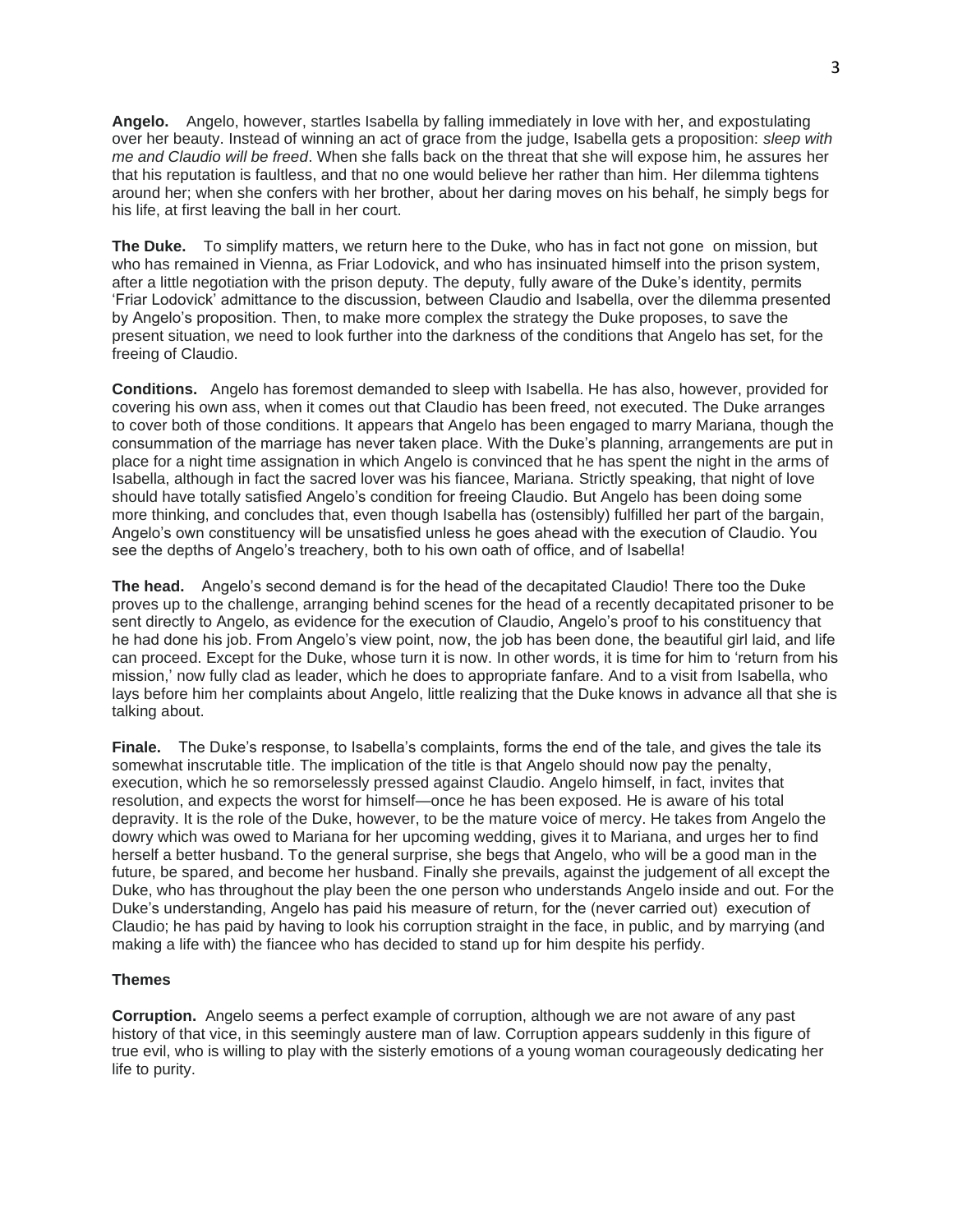**Purity.** Isabella is about to begin her life as a nun when she receives the devastating news that her brother is soon to be executed. Her only thought is about him. What can I do to save him? The solution suggested to her by Angelo is the last perspective that could have occurred to her.

**Good Judgment.** The Duke is the model of good judgment in the present play. To have proceeded with the whipping and then execution of Angelo, at the end of the drama, would have been weak theater and poor morals. The Duke's decision is complex and accurate: to make certain that Angelo has caused no tangible harm, then to make the man pay for his corruption by penance, faithful marriage, and public humbling.

**Deception**. It might be said that both Angelo—in feigning strict legal morality—and the Duke—in feigning his mission abroad—deceive many around them. In the former case, deception is carried out to harm, and for selfish reasons; in the latter, deception is carried out to learn, and to administer a society more effectively.

## **Duke**

**Character.** The Duke, despite being absent from much of the play, is arguably the central figure, ultimately driving the plot and establishing the perspective from which we should view events. Were it not for the Duke's reputation for wisdom and judgment, Isabella would never have followed this man's advice about the resolution of Angelo's scheme to make out with her, and to acquire the actual head of Claudio. It was the Duke who figured out the bed trick and the head trick, which truly tricked Angelo. It was the Duke who, at the end of the play, pronounced a judgement of mercy on Angelo, which was designed to reintroduce him into both the pleasures and the stringencies of society, having first assured that society that Angelo would not be able to harm it, that is take the life of Claudio.

**Parallels.** Two nineteenth century Russian fictions parallel the imagination of Shakespeare in the present play. Dostoyevsky's *Notes from the Underground* portray the life of ordered society as perceived by marginal guy who barely reaches the level of the conventions and assumptions of society. No one in society knows the true identity of this observer. Gogol's *The Inspector General* puts us in the place of mistaken identity, by which a visitor to a provincial hotel is mistaken for a government inspector, and for several weeks enjoys the privileges of being courted by the local elite.

The excellent television show, U*nderground Boss,* creates a parallel to the plan laid out by the Duke, in *Measure for Measure.* On this show, the boss leaves CEO headquarters for a vacation, but in fact disguises himself as an ordinary floor worker in one of his plants, and wanders the aisles interviewing his employees, and assessing their job performance.

## **Illustrative moments**

**Farewell.** The duke bids a solemn farewell to his deputy Angelo, whom he has left in charge of the city of Vienna. The deputy has no ideas that his boss is remaining in Vienna, in disguise, to observe the behavior of the citizens.

**Monastery.** Before leaving on his 'mission' the Duke passes by the monastery, where he can explain his 'mission,' and acquire monks' robes to disguise himself in.

**Prison.** The Duke visits the provost, in charge of the prison, to discuss the strategy for overhearing meaningful conversations like those of Isabella and her brother.

**Specs.** The Duke is careful to explain, to the provost of the Prison, the particular head that he wants to have sent to Angelo, to make sure the deception of the corrupt guy is perfect.

**Conclusion**. It is the concluding wisdom, from the Duke, that Angelo had best be required to marry Mariana and live an honorable life with her. The Duke mixes mercy with justice.